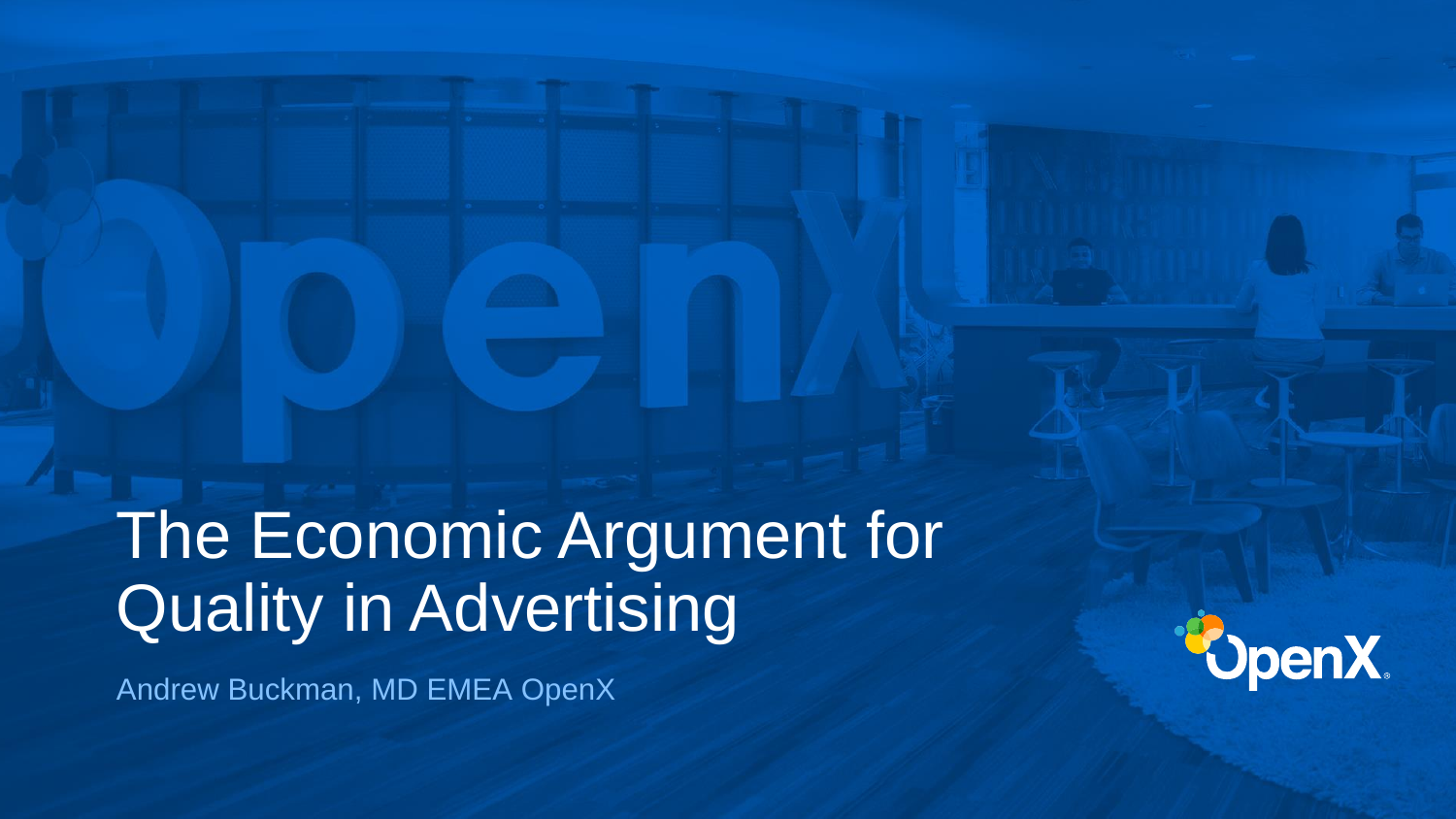

- 1. Industry Perspective
- 2. How Big Is The Problem?
- 3. Virtuous Cycle & Economics of Policing
- 4. How To Manage Traffic & Ad Quality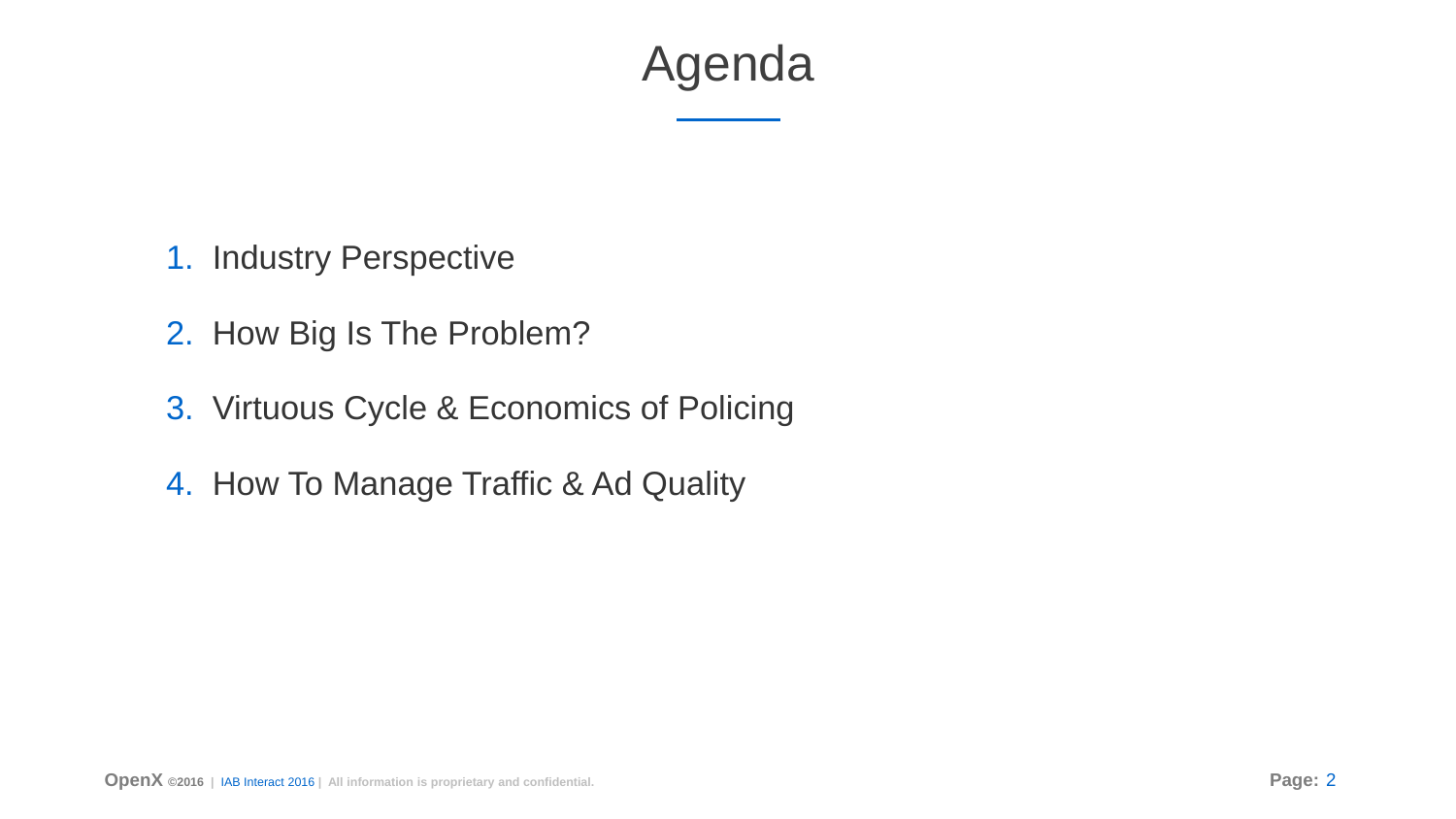## Industry Perspective On Market Quality





Marketplace quality is a serious issue in programmatic



If quality issues were resolved investment in programmatic would increase

## 84%

Programmatic advertising offers good value for money



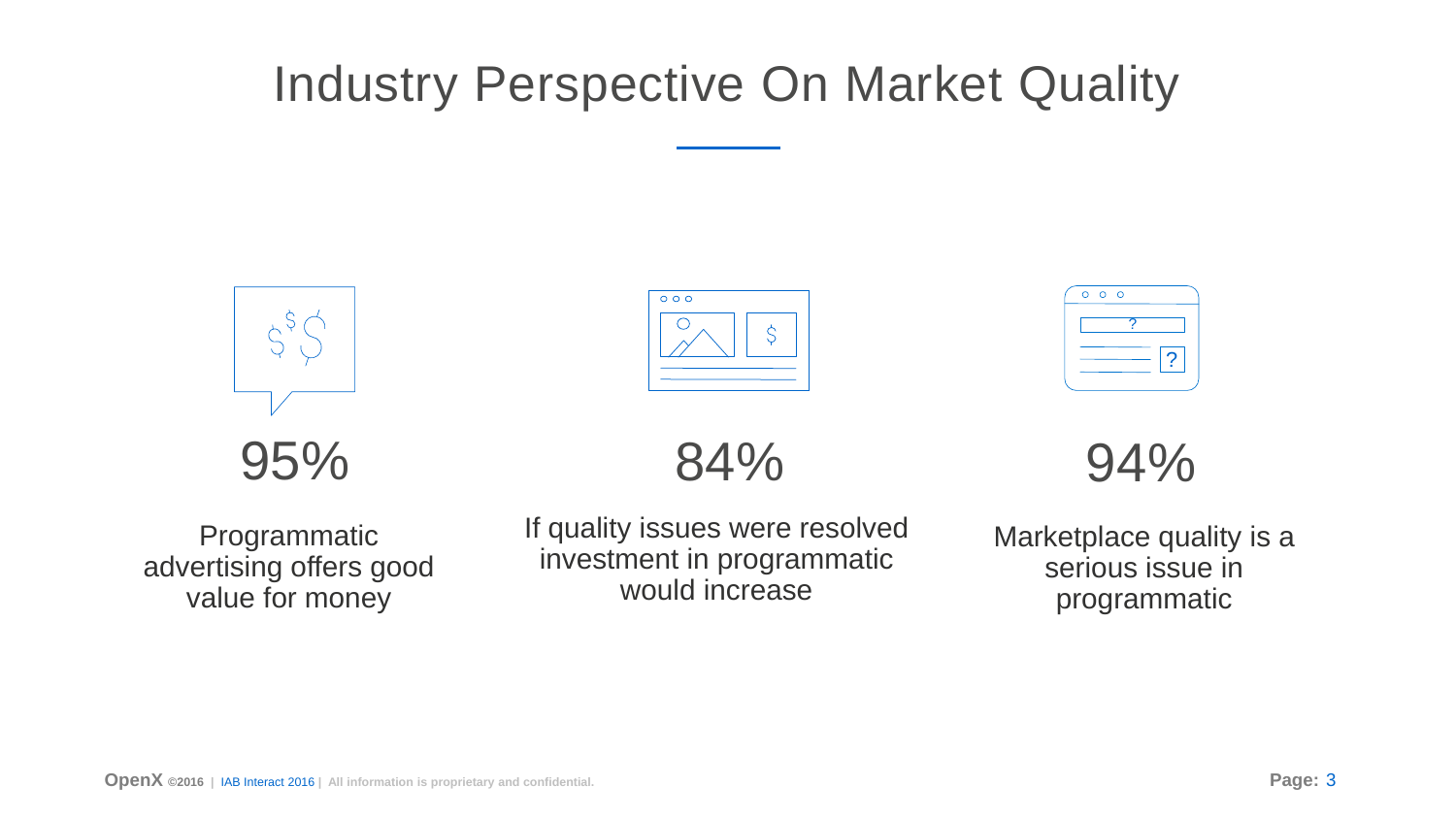## How Big Is The Problem?

### Of online display ads are fraudulent in Europe

## 9.1%





Global advertisers lost \$6.3 Billion to bots in 2015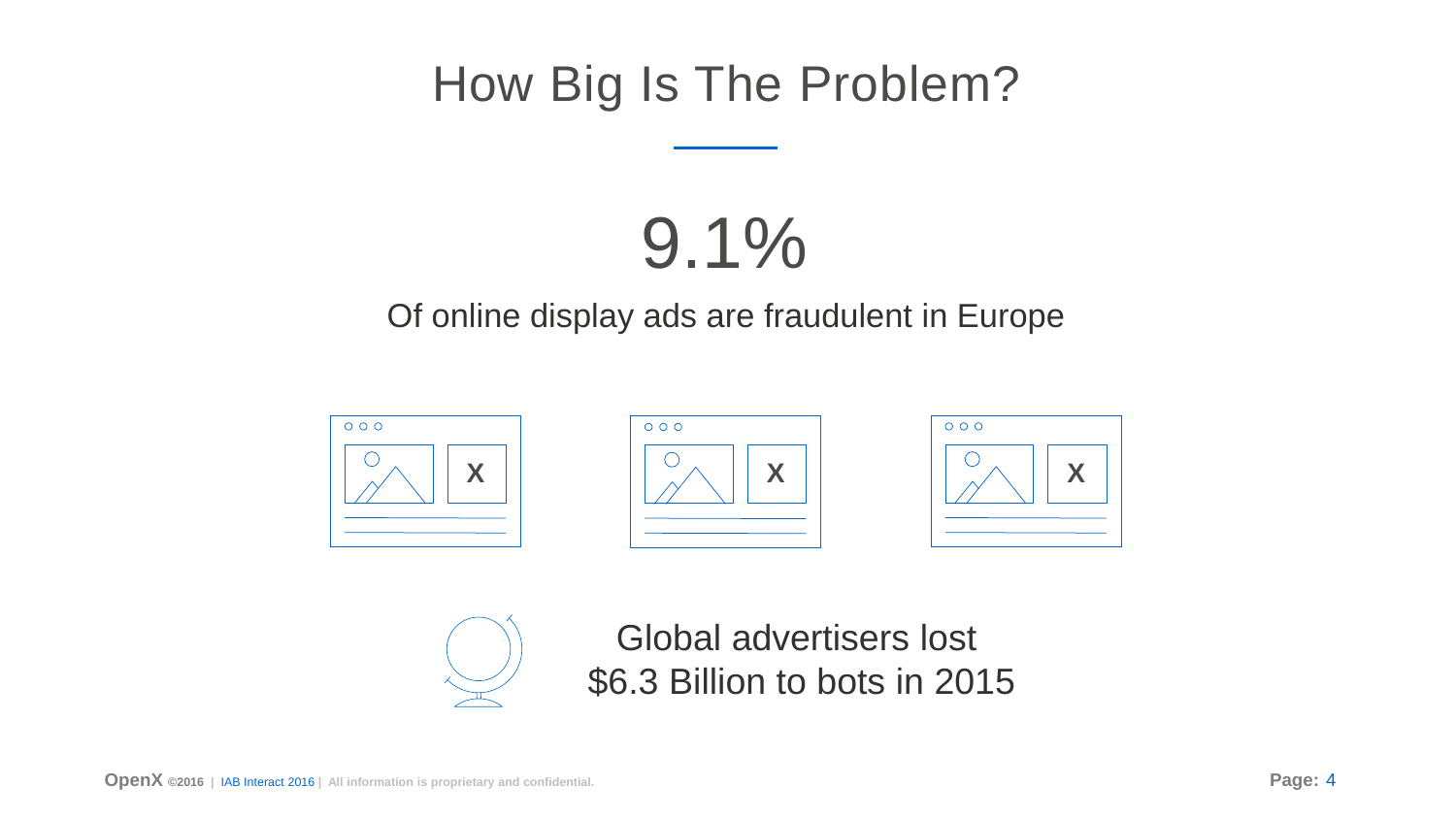## Virtuous Cycle of Quality

Exchanges thrive on quality and scale.

**34K+ Advertisers** 

We believe that translates into brand equity for advertisers and higher revenue for publishers.





**420** Demand Partners

**100%** of AdAge 100

### **TRAFFIC QUALITY AD QUALITY**

**5** Data Centers

**200B+** Ad Requests Per Month

**45B** Bids Per Day

**100K** Auctions Per Second

### **BUYER ENGAGEMENT**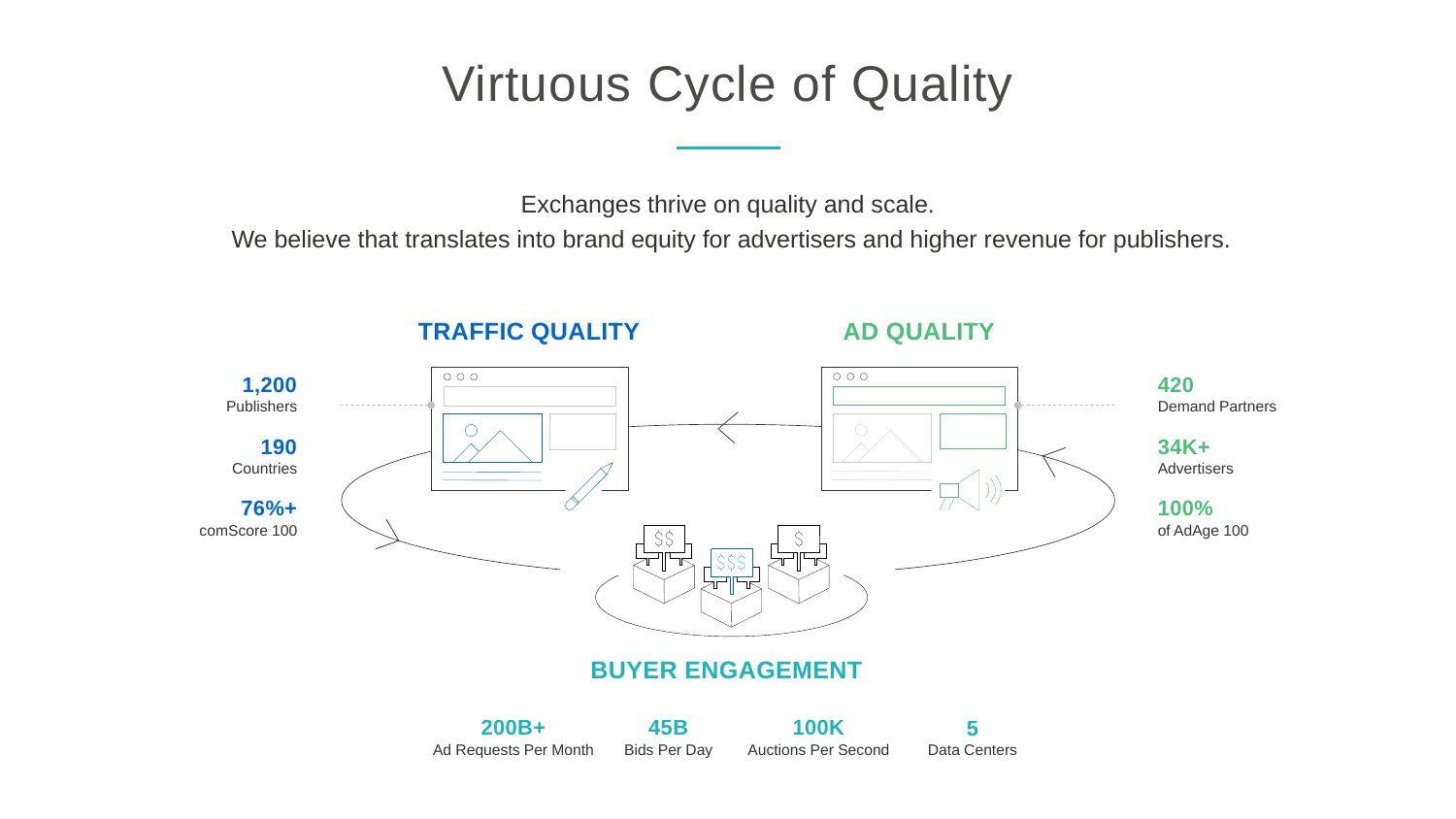## Economics of Not Policing Marketplaces







### LEMON THEORY

Introducing lower quality inventory and/or greater uncertainty (information asymmetry) leads to reduced seller differentiation. Higher quality inventory then flees and the market deteriorates.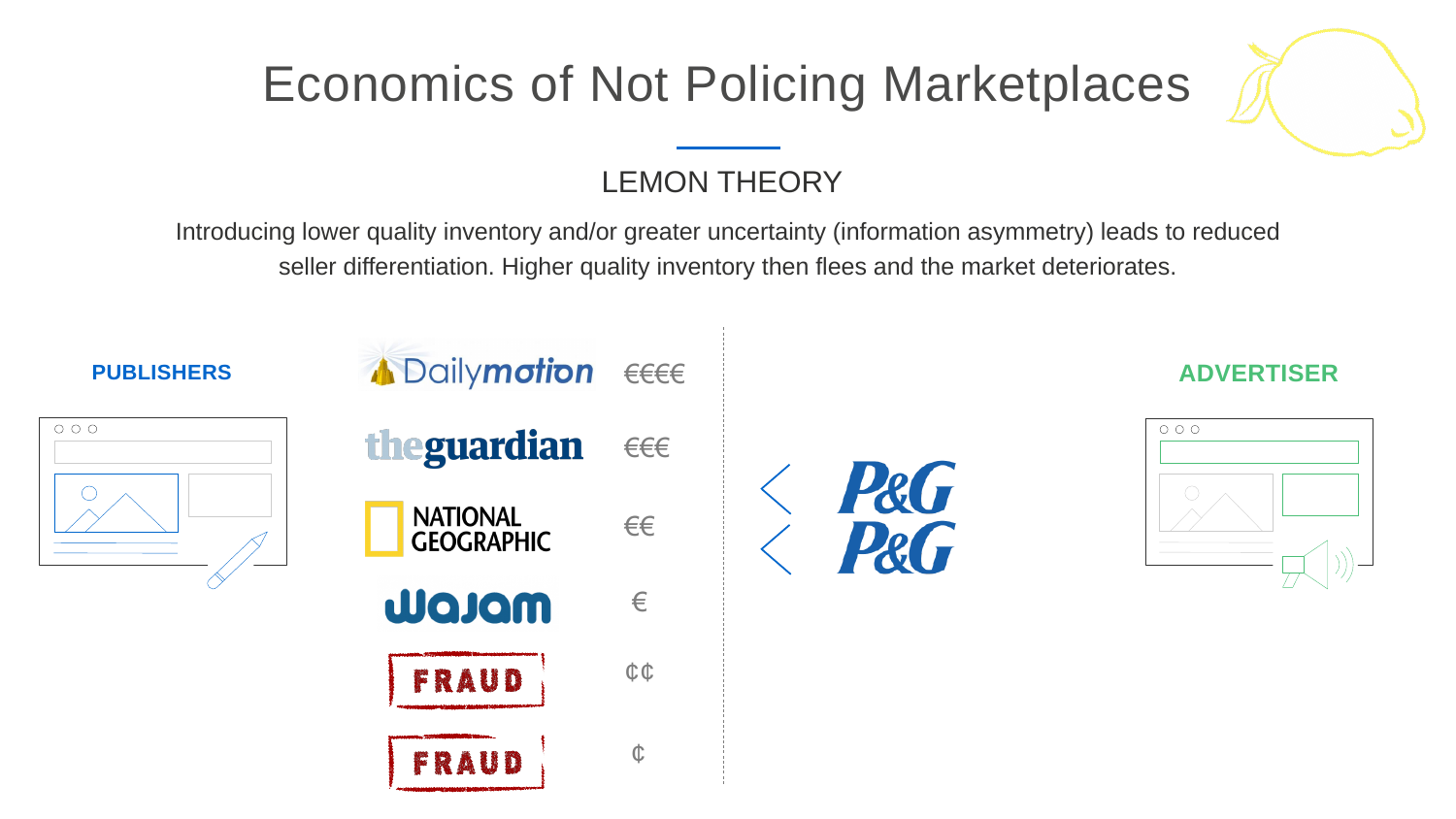## How to Manage Traffic Quality Strictly & Proactively

How Do We Address? What Is The Result?

Preventive Measures<br>
One third of all sites fail to meet **39%** our quality standards



Reviews data, performs audits and ensures compliance

### **Dedicated TQ Team**

Real-time filtration system eliminates fraudulent traffic

### **Proprietary Technology**

Sites blocked

10+B Ad requests rejected due to fraud



99% Transparent URLs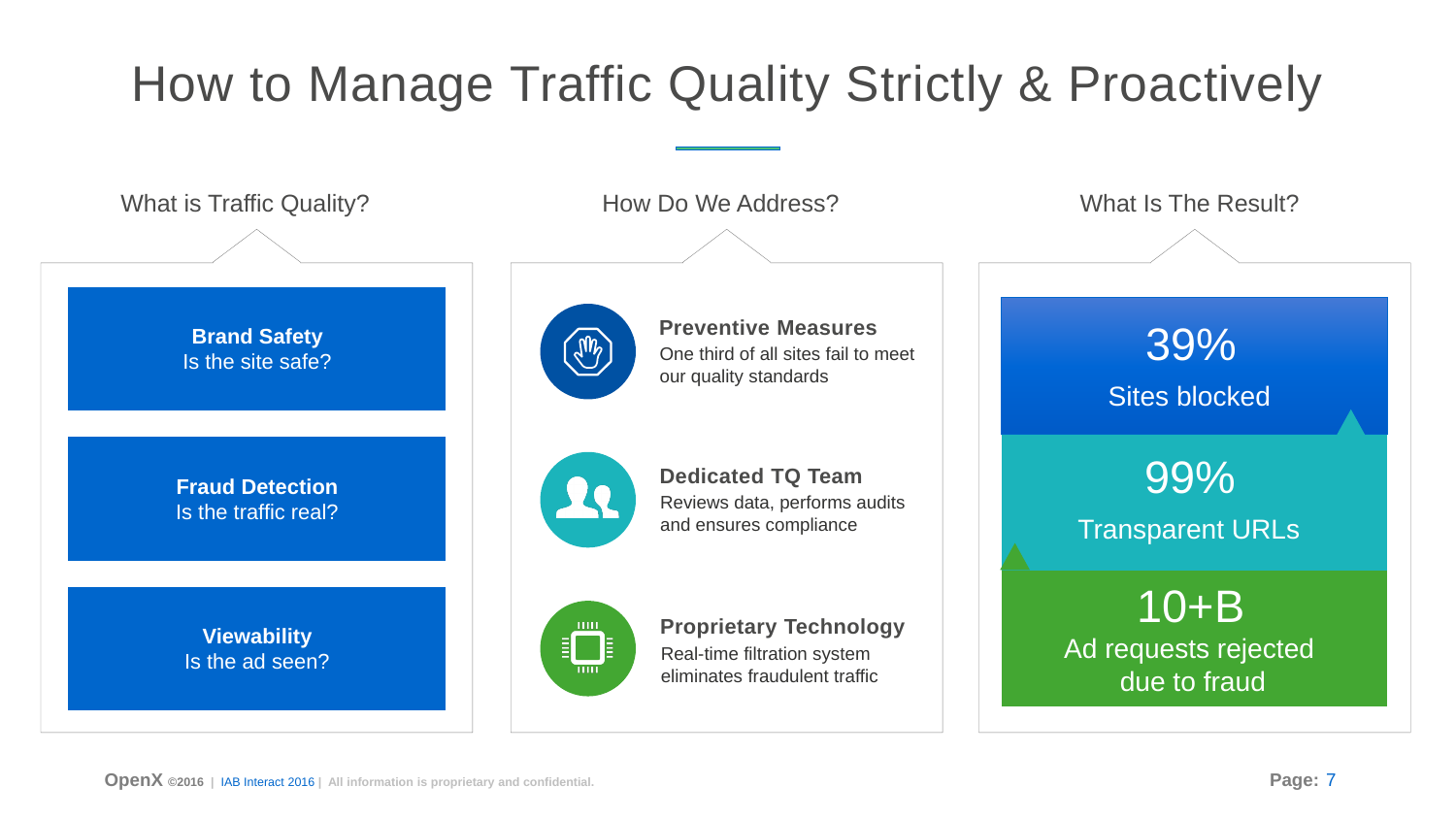

We augment our internal capabilities with best-of-breed third-party services like The Media Trust to continuously scan tags for malware, auto-audio and other issues.



### **Malware Protection**

Continuously captures ads running on your sites and records all pertinent information about all ads.



### **Creative Scanner**

Enables our ad quality team to ID and block unwanted ads.

### **Creative Review Portal**

Our in-house Ad Quality experts vet all demand partners and monitor creatives for compliance with our strict [Demand Policy.](http://openx.com/legal/ad-exchange-demand-policies/)



### **Preventive Measures**

## How We Manage Ad Quality Strictly & Proactively

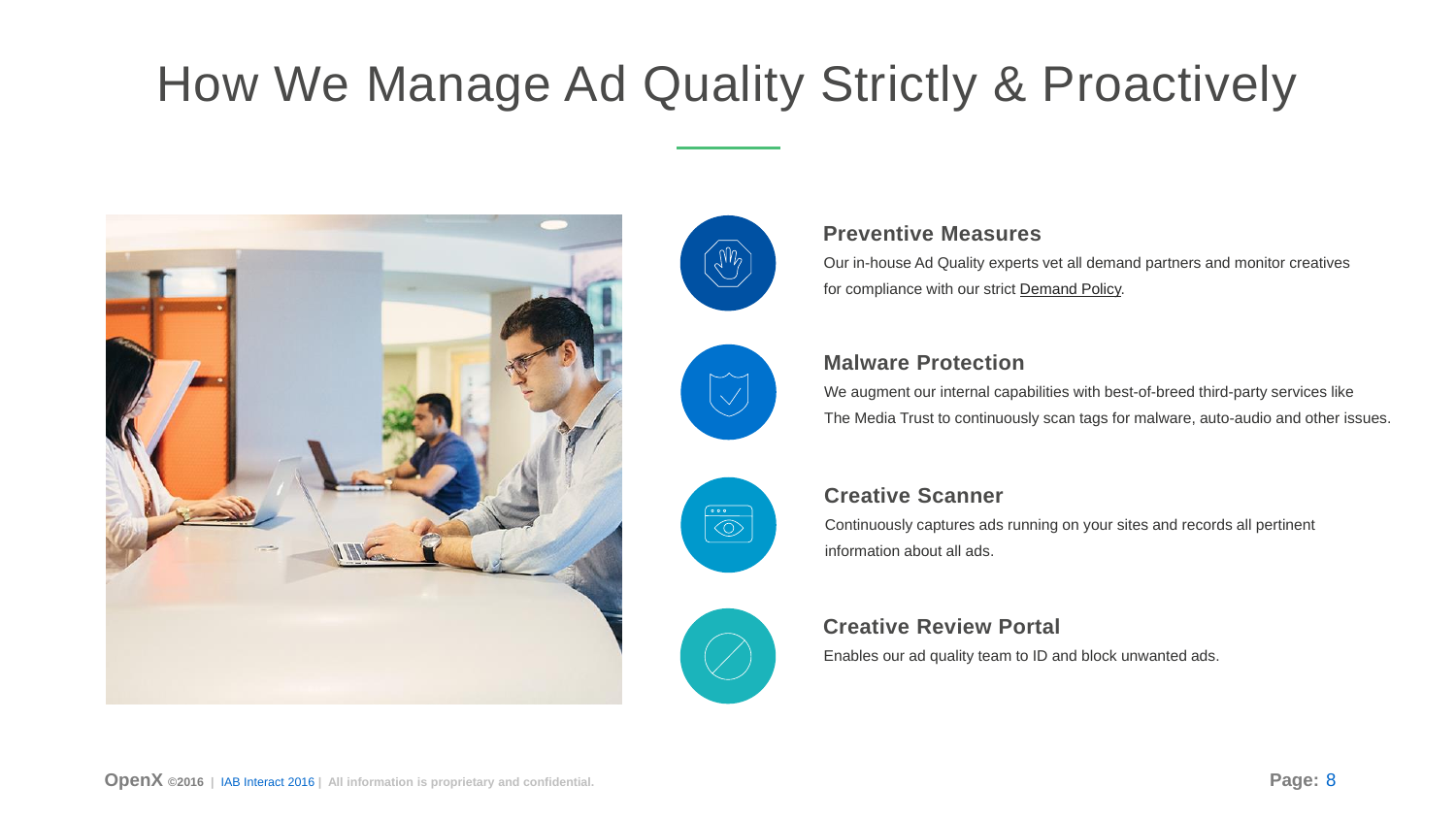

# Condé Nast



" We were confident working with a partner like OpenX because quality control is built into the foundation of their Ad Exchange, giving publishers the ability to systematically block individual buyers, creative and content categories."

**Malcolm Attwells** | Digital Commercial Director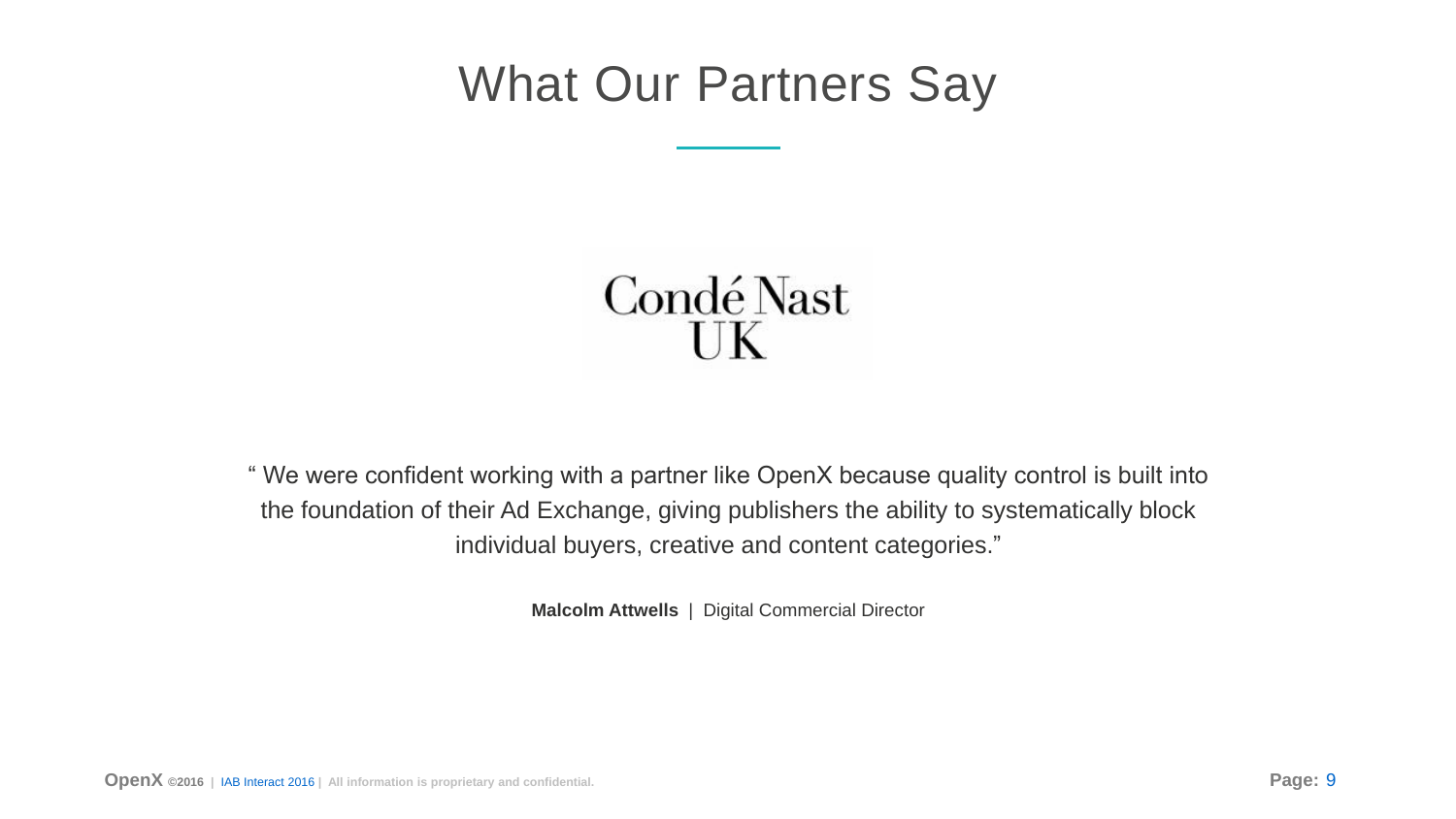| <b>SELLER RANKINGS</b>                          | <b>FINAL SCORE</b>                         | <b>VIEWABILITY</b><br><b>SCORE</b> | <b>FRAUD</b><br><b>SCORE</b> | <b>ENGAGEMENT</b><br><b>SCORE</b> | <b>MASKING</b><br><b>SCORE</b> | <b>NETWORK</b><br><b>SCORE</b> | <b>INVENTORY</b><br><b>SCORE</b> | <b>MALWARE</b><br><b>SCORE</b> |
|-------------------------------------------------|--------------------------------------------|------------------------------------|------------------------------|-----------------------------------|--------------------------------|--------------------------------|----------------------------------|--------------------------------|
| Open X                                          | $\boxed{93}$                               | 75                                 | 95                           | 88                                | 97                             | 90                             | 95                               | 96                             |
| $\bullet$                                       |                                            | A                                  | A                            | $\mathbf{A}$                      | A                              | A                              | A                                | $\mathsf{C}$                   |
| <b>Rubicon Project</b>                          | 92                                         | 81                                 | 93                           | 89                                | 95                             | 87                             | 95                               | 98                             |
| $\bullet$                                       |                                            | A                                  | A                            | A                                 | $\mathbf{A}$                   | A                              | $\mathbf{A}$                     | $\mathbf{B}$                   |
| <b>Google AdExchange</b>                        | $\boxed{92}$                               | 94                                 | 95                           | 78                                | 97                             | 99                             | 95                               | 95                             |
| $\bullet$                                       |                                            | A                                  | A                            | A                                 | A                              | A                              | A                                | $\mathbf C$                    |
| <b>Centro Brand Exchange</b>                    | $\boxed{88}$                               | 79                                 | A                            | 90                                | 98                             | 69                             | 92                               | 99                             |
| $\left( \begin{array}{c} 4 \end{array} \right)$ |                                            | A                                  | 89                           | A                                 | A                              | A                              | <b>A</b>                         | A                              |
| <b>LinkedIn Network Display</b>                 | $\boxed{87}$                               | 87                                 | 88                           | 73                                | 98                             | 71                             | 98                               | 99                             |
| 6                                               |                                            | A                                  | $\mathbf A$                  | B                                 | A                              | A                              | A                                | A                              |
| <b>Digital Throttle</b>                         | $^{85}$                                    | $\mathbf{A}$                       | A                            | A                                 | 84                             | 59                             | 92                               | 99                             |
| 6                                               |                                            | 80                                 | 93                           | 93                                | B                              | A                              | <b>A</b>                         | A                              |
| $\bullet$                                       | $^{84}$                                    | B                                  | $\mathbf{A}$                 | A                                 | 99                             | A                              | A                                | A                              |
| Sovrn                                           |                                            | 62                                 | 92                           | 85                                | A                              | 66                             | 79                               | 99                             |
| <b>The Blogger Network</b>                      | 84                                         | A                                  | A                            | B                                 | 97                             | 60                             | 82                               | B                              |
| $\bullet$                                       | <b>Contract Contract Contract Contract</b> | 87                                 | 96                           | 66                                | A                              | A                              | A                                | 98                             |
| PulsePoint                                      | 82                                         | B                                  | A                            | B                                 | 81                             | 86                             | 70                               | $\mathbf{C}$                   |
| $\bullet$                                       |                                            | 65                                 | 92                           | 63                                | B                              | A                              | A                                | 96                             |
| <b>Gourmet Ads</b>                              | $\boxed{82}$                               | A                                  | A                            | A                                 | 98                             | 74                             | 84                               | D                              |
| $\bullet$                                       |                                            | 94                                 | 94                           | 87                                | A                              | A                              | A                                | 61                             |

## Industry-Leading Quality Drives Value

www.pixalate.com

 $\bullet\bullet\bullet$ 

Independently Accredited by the Trustworthy Accountability Group #1 Inventory Quality as Measured by Pixalate for 6 straight months